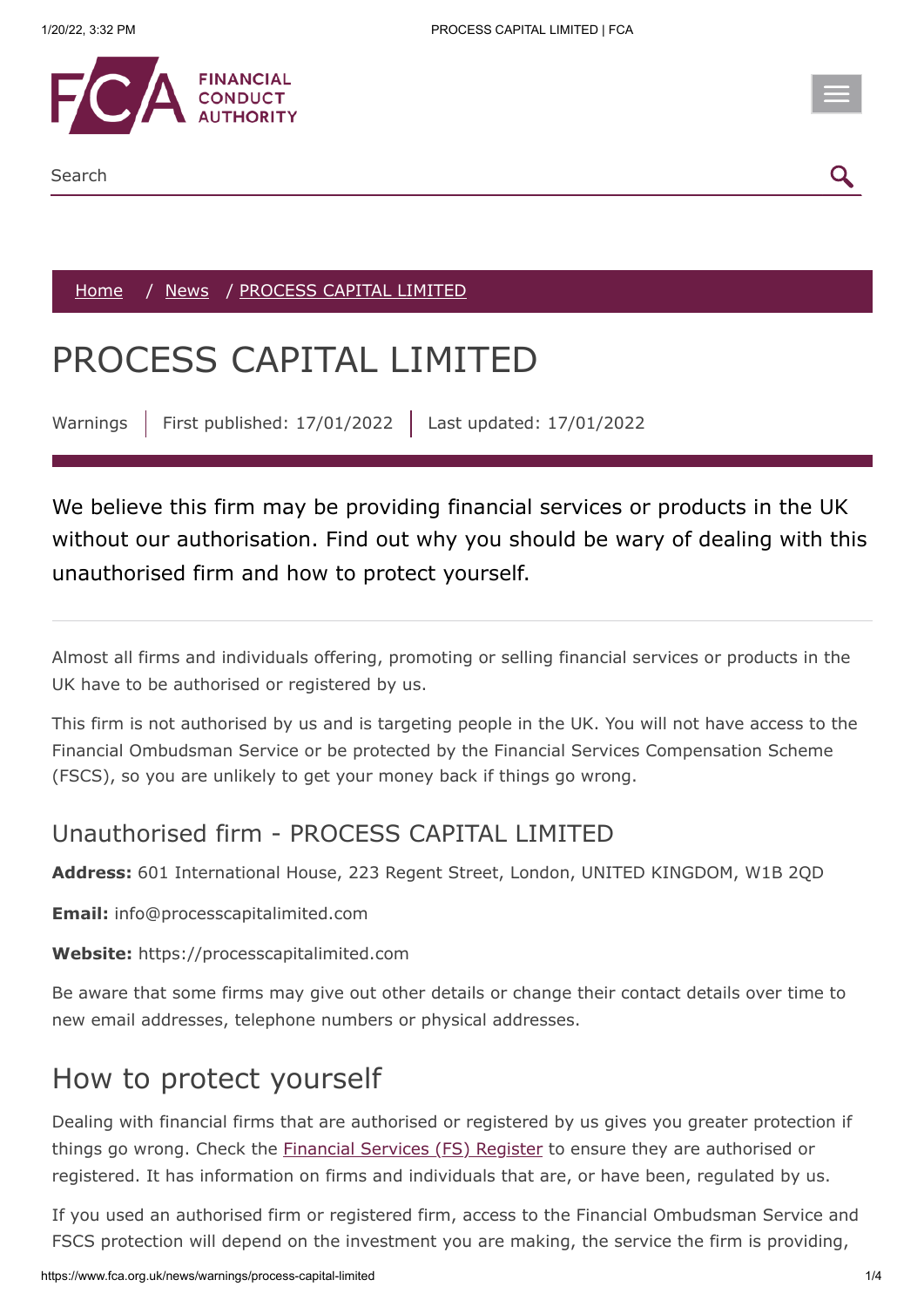and the permissions the firm has. If you would like further information about protection, the authorised or registered firm should be able to help.

If a firm does not appear on the FS Register but claims it does, contact our Consumer Helpline on 0800 111 6768.

There are more steps you should take to [protect yourself from scams](https://www.fca.org.uk/consumers/avoid-scams-unauthorised-firms).

## Report an unauthorised firm

If you think you have been approached by an unauthorised firm, you should contact our Consumer Helpline on 0800 111 6768. If you have been approached by a scam firm, then please visit our [contact us page.](https://www.fca.org.uk/contact)



<span id="page-1-0"></span> $\boldsymbol{\Sigma}$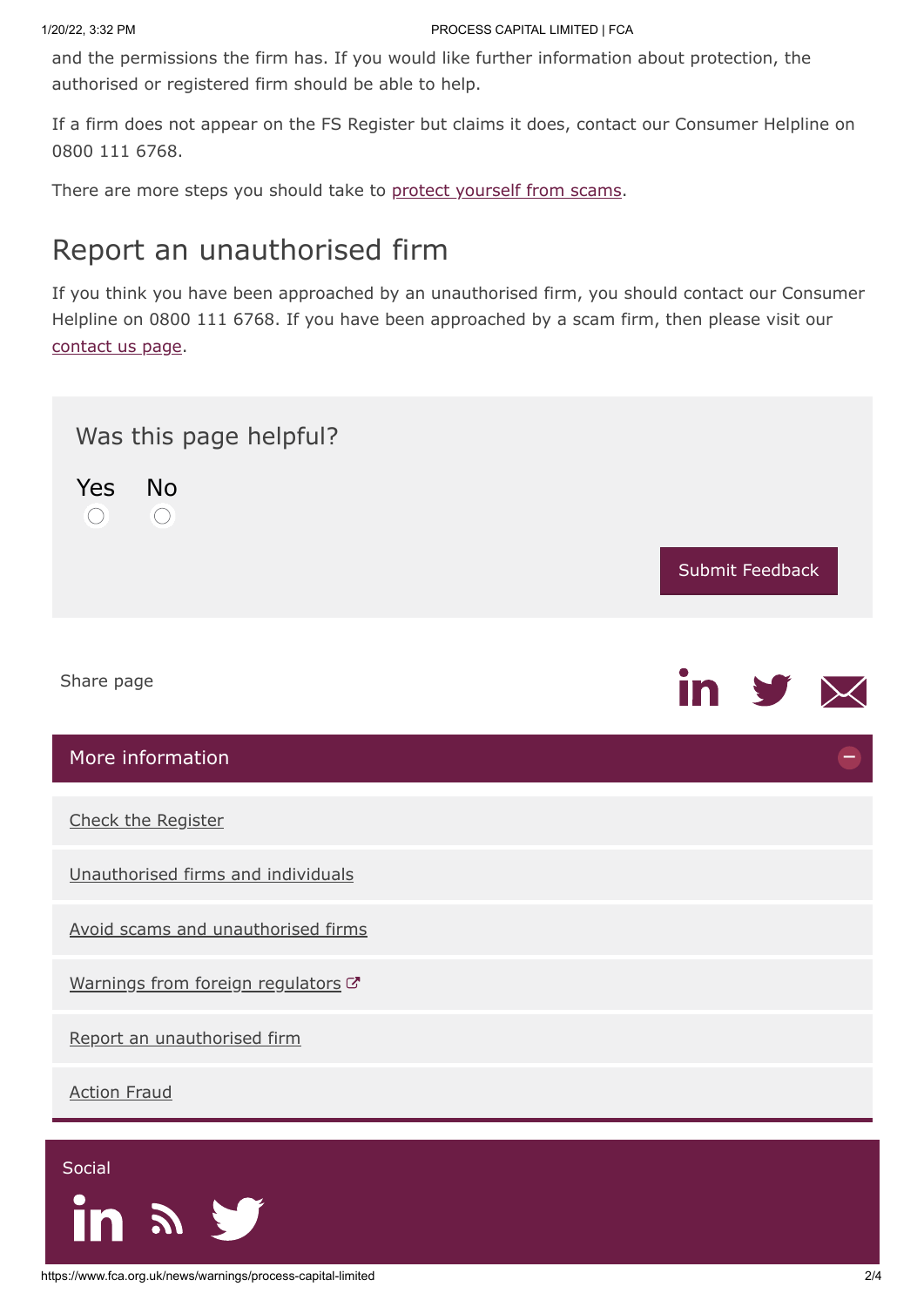| <b>Accessibility</b>                           |
|------------------------------------------------|
| Complain about us                              |
| Copyright notice                               |
| Corporate responsibility                       |
| Cymraeg                                        |
| Freedom of information                         |
| Modern Slavery and Human Trafficking Statement |
| Privacy                                        |
| <b>Sitemap</b>                                 |
| Translated languages                           |
| Registers and Systems                          |
|                                                |
| <b>Mutuals Public Register</b>                 |
| Connect                                        |
| <b>FCA Handbook</b>                            |
| <b>Financial Services Register</b>             |
| RegData                                        |
| Careers                                        |
| Careers home                                   |
| <b>Early careers</b>                           |
| <b>Experienced professionals</b>               |
| Search jobs and apply                          |
| Contact                                        |
| FCA Head Office                                |
| 12 Endeavour Square                            |
| London E20 1JN                                 |
| <b>Contact us</b>                              |